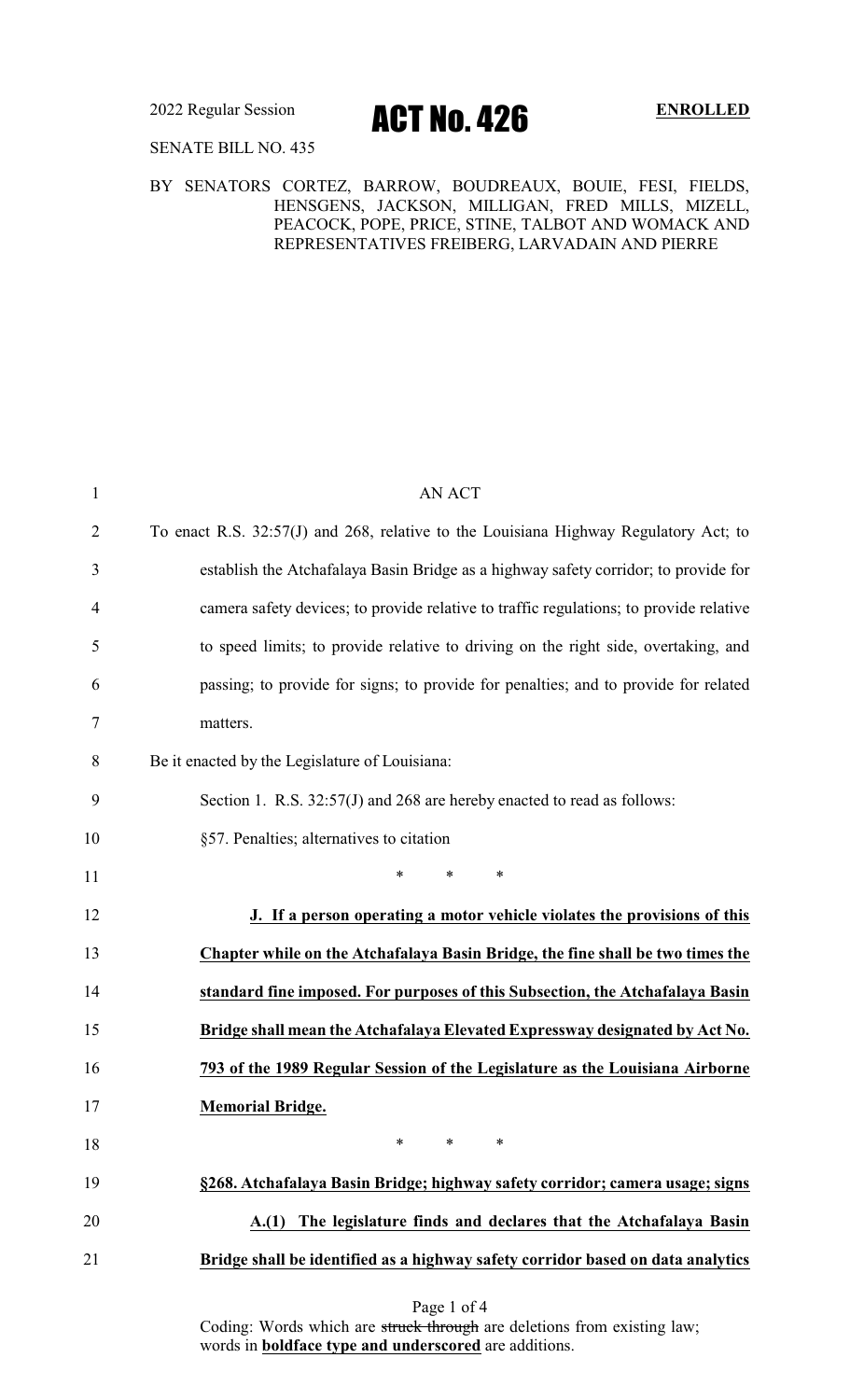## **SB NO. 435 ENROLLED**

| $\mathbf{1}$   | that have identified this segment of highway as a high collision crash zone      |
|----------------|----------------------------------------------------------------------------------|
| $\overline{2}$ | resulting in severe injury and fatality due primarily to driver behavior such as |
| 3              | aggressive driving, impairment, and<br>distracted<br>speeding,<br>driving.       |
| $\overline{4}$ | Notwithstanding any provision of law to the contrary, including R.S. 32:267 et   |
| 5              | seq., the Department of Transportation and Development shall take all steps      |
| 6              | necessary to implement the provisions of this Section.                           |
| $\tau$         | (2) The legislature further finds and declares that the department shall         |
| 8              | implement measures to reduce safety risks to both law enforcement and            |
| 9              | individuals driving across the Atchafalaya Basin Bridge including but not        |
| 10             | limited to the implementation of camera safety devices and installation of       |
| 11             | additional signage.                                                              |
| 12             | (3) For purposes of implementation of this Section, the Atchafalaya Basin        |
| 13             | Bridge shall mean the Atchafalaya Elevated Expressway designated by Act No.      |
| 14             | 793 of the 1989 Regular Session of the Legislature as the Louisiana Airborne     |
| 15             | <b>Memorial Bridge.</b>                                                          |
| 16             | B.(1) The department shall install camera safety devices on the                  |
| 17             | Atchafalaya Basin Bridge. The department may consult with the Safety             |
| 18             | Corridor Advisory Group to determine the quantity, placement, duration of        |
| 19             | use, and operation of the cameras. The department may monitor the cameras        |
| 20             | or may contract with a third-party to monitor the cameras. The department        |
| 21             | may determine whether the cameras should be utilized continuously or only        |
| 22             | during certain hours.                                                            |
| 23             | (2) The department shall establish a process for identification of motor         |
| 24             | vehicles traveling in excess of the posted speed limit, issuance of warnings and |
| 25             | citations, and collection of fines.                                              |
| 26             | (3) The department shall adopt policies and procedures for the issuance          |
| 27             | of citations and the collection of fines authorized pursuant to this Section in  |
| 28             | accordance with the Administrative Procedure Act.                                |
| 29             | C. The department shall place the following signs, in compliance with the        |
| 30             | standards set forth in the Manual of Uniform Traffic Control Devices, on the     |

Coding: Words which are struck through are deletions from existing law; words in **boldface type and underscored** are additions.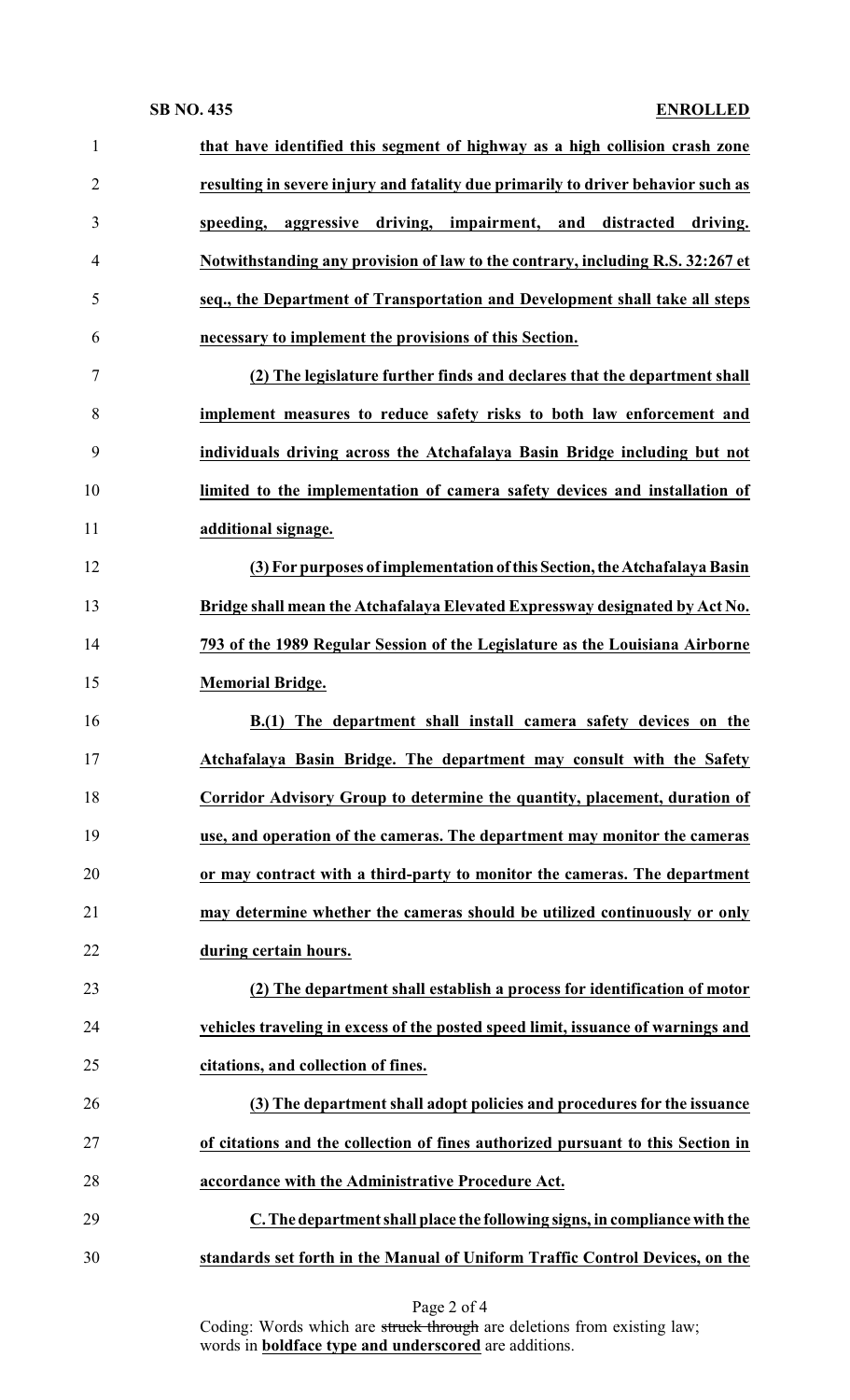| $\mathbf{1}$   | <b>Atchafalaya Basin Bridge:</b>                                                   |
|----------------|------------------------------------------------------------------------------------|
| $\overline{2}$ | (1) Signs placed at the eastbound entrance of the bridge and signs placed          |
| 3              | at the westbound entrance of the bridge that state "Safety Corridor, Fines         |
| $\overline{4}$ | Doubled for Speeding and Other Violations". The department shall design the        |
| 5              | color, size, and shape of the signs in a manner that safely alerts and informs     |
| 6              | drivers that they are entering a highway safety corridor. The department may       |
| 7              | place additional signs designed pursuant to this Paragraph along the bridge as     |
| 8              | necessary.                                                                         |
| 9              | (2) Eight sets of speed limit signs equally spaced on the eastbound                |
| 10             | portion of the bridge and eight sets of speed limit signs equally spaced on the    |
| 11             | westbound portion of the bridge.                                                   |
| 12             | (3) Six sets of "Trucks Right Lane Only" signs equally spaced on the               |
| 13             | eastbound portion of the bridge and six sets of "Trucks Right Lane Only" signs     |
| 14             | equally spaced on the westbound portion of the bridge.                             |
| 15             | D. Nothing in this Section shall be construed as precluding any police             |
| 16             | officer from enforcing traffic laws on the Atchafalaya Basin Bridge. However,      |
| 17             | no person shall be subject to a citation issued pursuant to this Section if a      |
| 18             | citation for the same offense was also issued by a police officer.                 |
| 19             | $E(1)$ There is hereby created in the state treasury a special fund to be          |
| 20             | designated and hereafter referred to as the Atchafalaya Basin Bridge Safety        |
| 21             | Fund, hereinafter referred to as the "fund".                                       |
| 22             | (2) Any monies collected as fines pursuant to R.S. 32:57(J), as a result of        |
| 23             | traffic camera safety device data, shall be deposited into the fund.               |
| 24             | (3) Subject to legislative appropriation, monies in the fund shall be used         |
| 25             | first to fund the department's expenditures necessary to carry out the             |
| 26             | provisions of this Section. Thereafter, at the conclusion of each fiscal year, any |
| 27             | unexpended monies in the fund shall be divided equally between the parishes        |
| 28             | of Iberville and St. Martin and shall be remitted to entities or organizations     |
| 29             | within each parish in the same proportions as fines collected by the parishes      |
| 30             | when traffic violations are issued by a law enforcement officer.                   |

Page 3 of 4

Coding: Words which are struck through are deletions from existing law; words in **boldface type and underscored** are additions.